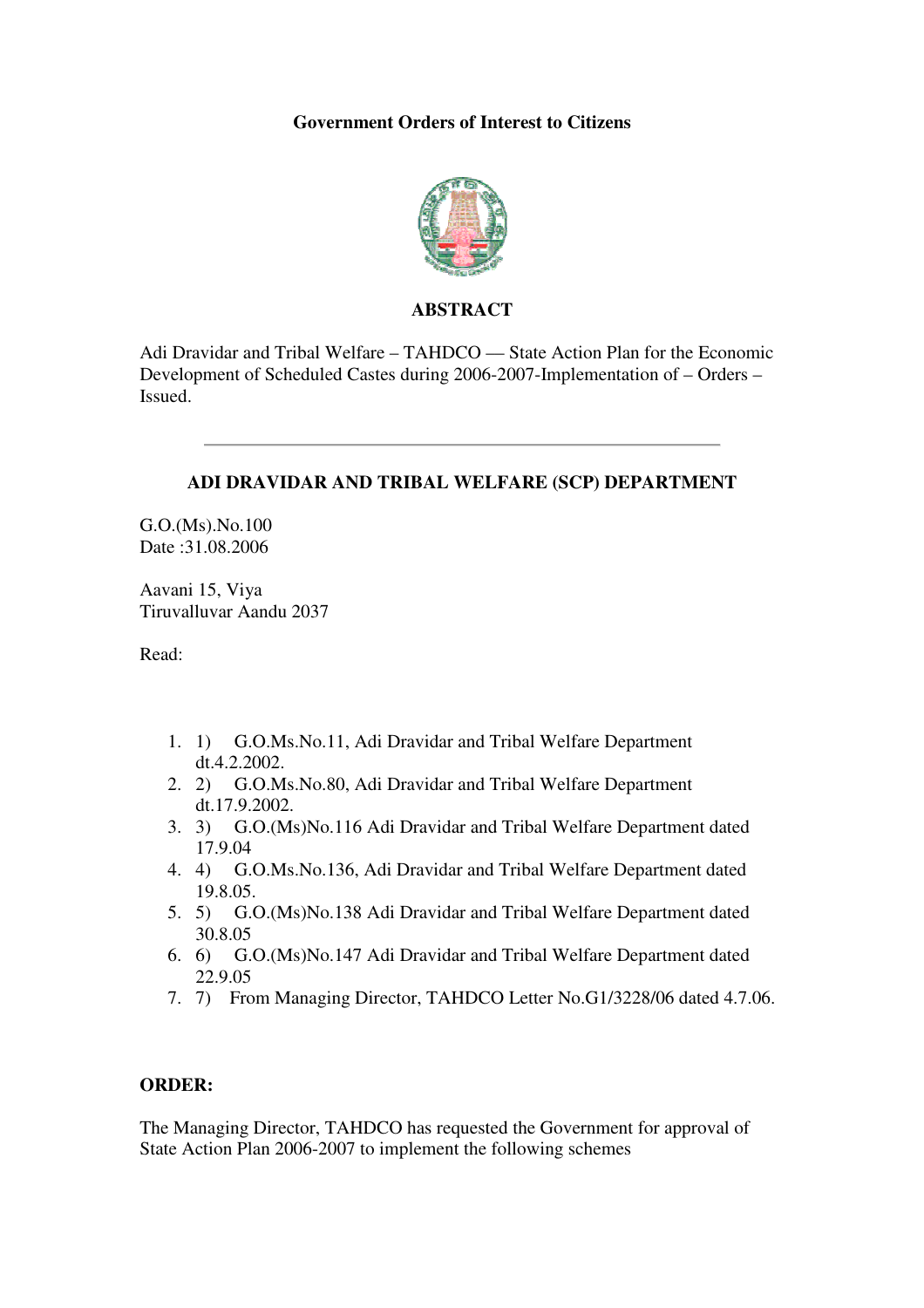through TAHDCO for economic development of Scheduled Castes by enhancing the productive capacity in terms of physical capital (assets) / Human Capital (skills) :-

- 1. Land Purchase Scheme
- 2. Financial Assistance to Individual beneficiaries
- 3. Economic Assistance to Self Help Groups including Revolving Fund
- 4. Self Employment Programme for youth (SEPY)
- 5. Collector's Discretionary Fund
- 6. Training Programme
- 7. Vocational training programmes for SC/ST youth in District Action Plan

8. Vocational Training Programmes to Self Help Groups members in District Action Plan.

- 9. Special Projects
- 10. Special Training Programmes organised in Chennai by Head Office
- 11. Computer Software Training
- 12. Computer Training to Degree Students.
- 13. National Scheduled Caste Finance Development Corporation.
- 14. National Safai Karamcharis Finance Development Corporation.
- 15. National Scheme for Liberation and Rehabilitation of Scavengers.
- (i) New Scheme for economic Development of Sanitary workers and dependents.
- (ii) Revolving Fund to 600 Subamathi Self Help Groups at Rs. 10,000 each.

2. In the Government Orders first and second read above, guidelines were issued for District Action Plan in order to improve the effectiveness of TAHDCO Scheme. The Plan strategy is entirely based on the actual needs of the Scheduled Caste population in accordance with the local resource potential of the District and the District Action plan for all the Districts for 2006-2007 are drafted by the District collectors based on the actual needs of the Scheduled Caste population of the District and the potential of the District. With this background, the Managing Director TAHDCO has sent the proposals for the State Action Plan for the year 2006-2007 to the tune of rupees 206.95 crores covering 1,97,400 beneficiaries.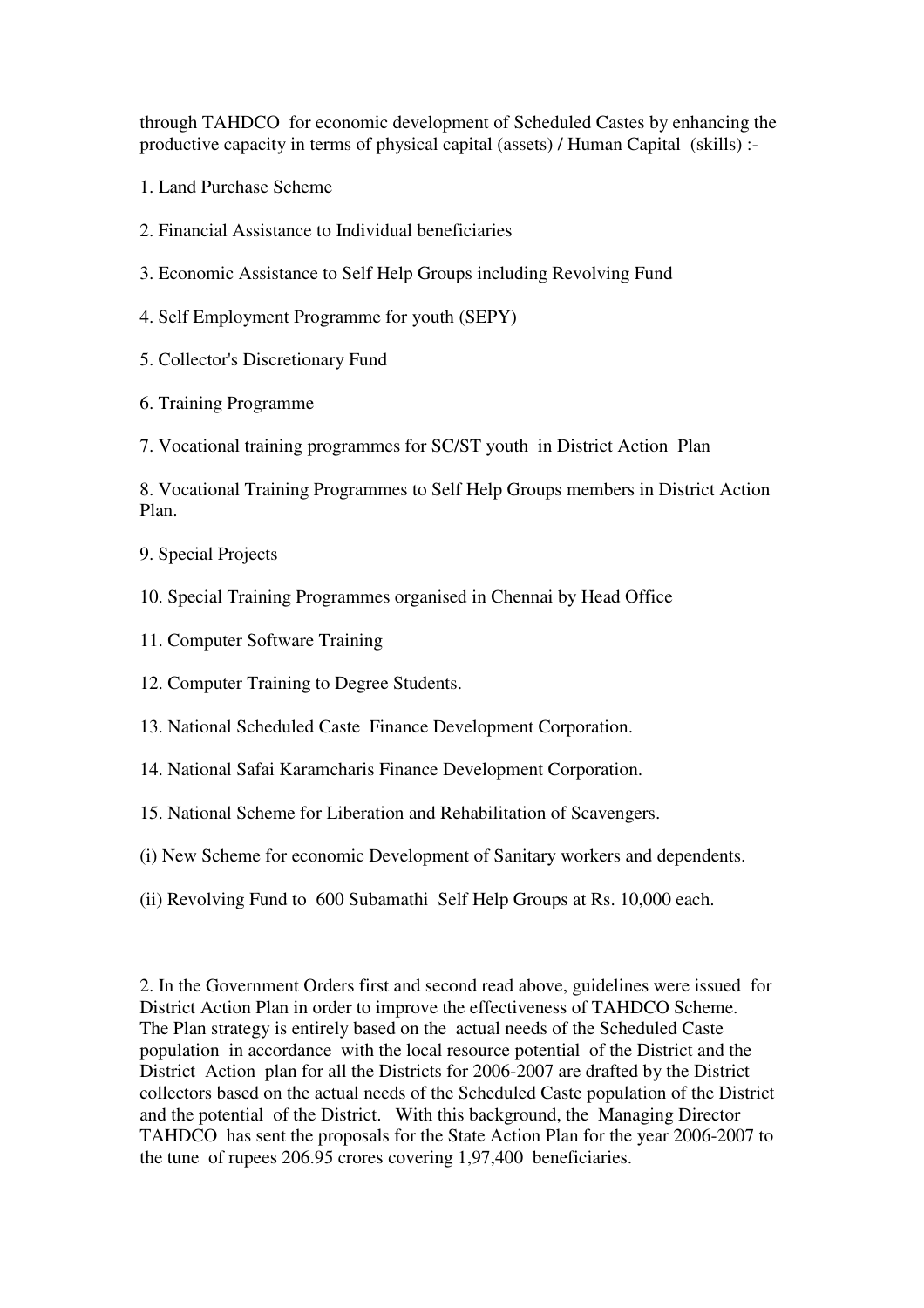3. The Government approve the proposals of the State Action Plan as given in the Annexure-I to this order which gives the summary account of State Action Plan components and District Plans, as given in Annexure-II to this order.

# **Abstract of the District Action Plan**

### **1.Land Purchase Scheme**

The scheme offers assistance in the form of subsidy (50% of unit cost) and term loan from Banks (50% of unit cost) for the purposes of purchasing land. Land development minor irrigation facilities and Animal Husbandry activities with a maximum unit cost of Rs. 2.00 lakhs(two lakhs) as approved in G.O.(Ms)No.15 Adi Dravidar and Tribal Welfare Department dated 23.1.2004. In the current year the subsidy allotment has been made to Districts in proportion to the pending applications and to the net sworn area of Districts for a financial allocation Rs. 1200 lakhs. The number of beneficiaries will be 8000 which includes 2531 number of individual beneficiaries and 12 number of women Self Help Groups.

# **(II) Financial Assistance to income generating projects**

### **Financial Assistance to individuals**

The Government direct the M.D., TAHDCO to cover 6500 individuals under the scheme for a total assistance of Rs. 2509.06 lakhs which includes a subsidy amount of Rs. 800.00 lakhs. Detailed guidelines to be followed in the implementation of District Action Plan have been approved by the Government in G.O.(Ms)No.80 Adi Dravidar and Tribal Welfare Department dated 17.9.2002, G.O.(Ms)No.175 AD&TW Dept dated 6.11.2003, G.O.Ms.No.147, Adidravidar and Tribal Department dated 22.9.2005 and in G.O.Ms.No.154 Adidravidar and Tribal Department dated 7.10.2005. The guidelines approved in G.O.Ms.No.40, Adidravidar and Tribal dated 8.3.05 shall be followed for implementation of individual loan scheme in Chennai District.

# **(ii) Financial Assistance to Self Help Groups**

The Government direct the M.D., TAHDCO to cover 7500 Self Help Groups consisting of 1,12,500 Scheduled Caste women members for giving a total assistance of Rs. 1875.00 lakhs involving TAHDCO subsidy amount of Rs. 750.00 lakhs and Bank Loan and promoter's contribution of Rs. 1125.00 lakhs. Under the scheme as per the financial pattern approved in G.O.Ms.No.138, Adidravidar and Tribal dated 30.8.05, it is also directed to cover 2000 Self Help Groups consisting of 30000 members for economic assistance of Rs.4000 lakhs involving subsidy amount of Rs.2,000 lakhs and a Bank loan of Rs.2000 lakhs. The revised guidelines approved by the Govt. in G.O.Ms. No. 80 AD &TW Dept. dated 17.09.02 and G.O.Ms.No. 58 Adidravidar and Tribal dt. 28.05.04. and in annexure VII of G.O.Ms.No.147 Adidravidar and Tribal Dept, dt:22.09.05 shall be followed.

# **(iii) Self Employment Programme for Youth (SEPY)**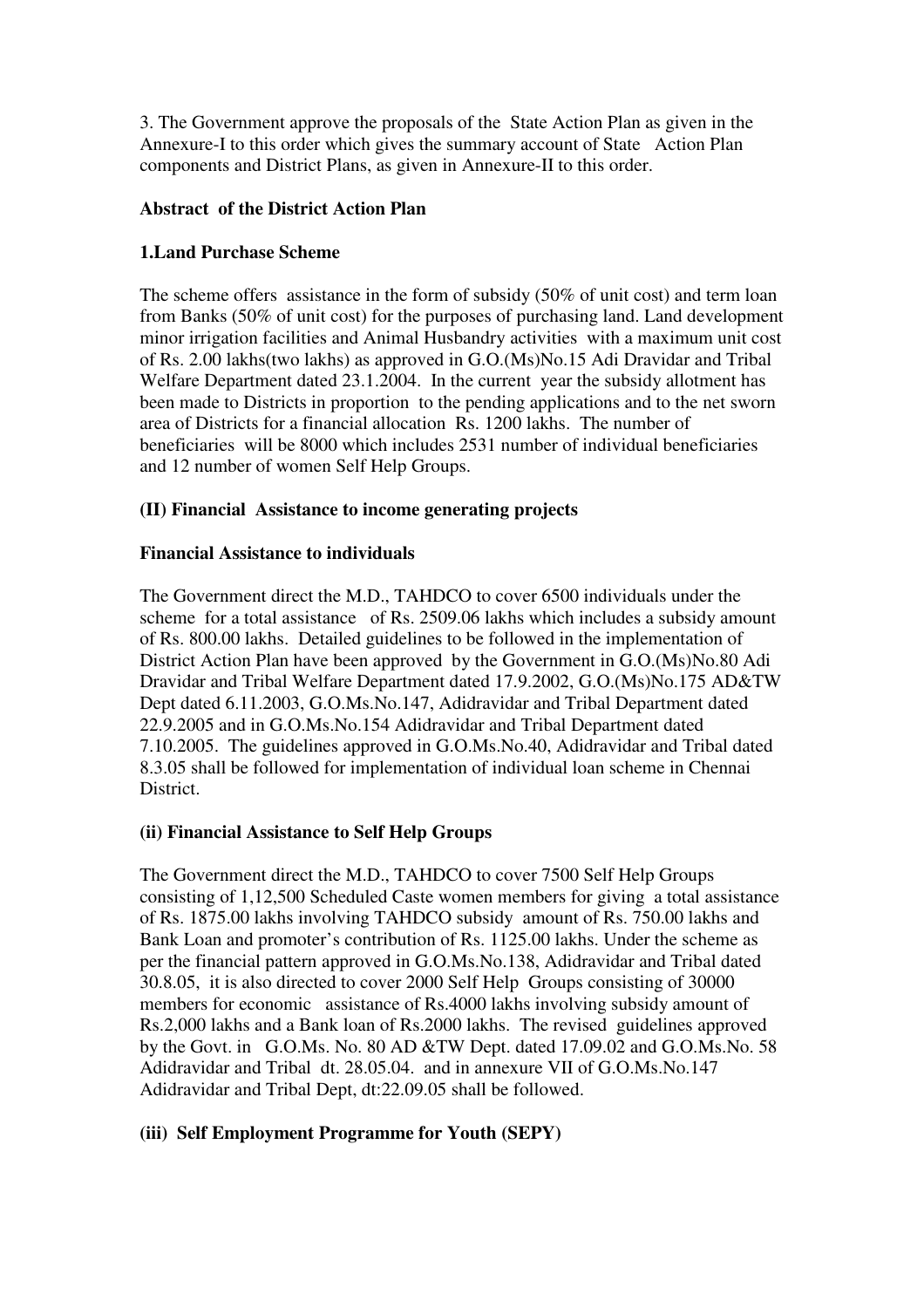The objective of Self Employment Programmes for Youth (SEPY) will significantly achieve higher levels of income for educated Scheduled Caste /Scheduled Tribe youth by providing them opportunities for viable and sustainable self employment opportunities as a comprehensive escort service package. The Government also permit the Managing Director, TAHDCO for providing an outlay of Rs. 1125.00 lakhs including the subsidy of Rs.450.00 lakhs and the term loan of Rs.675.00 lakhs for the benefit of 3000 Scheduled Caste/Scheduled Tribe educated youth under this scheme. Revised guidelines issued in Annexure-III of G.O.Ms.No.147 AD & TW Dept, dated 22.09.2005 shall be followed.

# **(IV) Collector's Discretionary Fund:-**

The consolidated District Action Plan proposes to cover 6000 beneficiaries under the scheme for a subsidy outlay of Rs. 300.00 lakhs. The detailed guidelines for Collectors Discretionary fund scheme have been issued in G.O.(Ms)No.112 AD&TW Dept dated 31.12.2002.

# **(V) Training Programmes:**

### **(i) Vocational Training Programmes for Scheduled Caste /Scheduled Tribe youth:-**

The consolidated District Action Plan proposes to cover 1,000 SC/ST youth for vocational Training Programmes in the current year for an outlay of Rs. 600.00 lakhs. With a view to steamline the vocational Training Programme detailed guidelines have been issued in G.O.(Ms)No.175 AD&TW Department dated 6.11.2003.

# **(ii) Vocational Training Programmes for Scheduled Caste /Scheduled Tribe women members of Self Help Groups**

In the current year Rs. 25.00 lakhs is earmarked for giving vocational training programmes to Scheduled Caste /Scheduled Tribe women members of 113 Self Help Groups consisting of 2000 Women members . This should be organized in the Districts as per the approval in the 150th Board Meeting of TAHDCO on 23.9.2003 and in Government Order already issued in G.O.(Ms)No.175 AD&TW Dept dated 6.11.2003.

# **(VI) SPECIAL ECONOMIC PROJECTS**

It is ordered to implement Special Economic Projects for the Welfare of poor SC / ST families in all the districts. The Special economic projects will target a specific group of SC / ST families in every district and a comprehensive project will be drawn by the District Collector to upgrade their economic conditions by taking up viable economic activities which have maximum potential in the area by adopting the cluster approach. The project will cover all components from identification of SC / ST families, organizing them, providing training programmes, financial assistance for economic activities, providing technical assistance, project guidance, monitoring and evaluation of the effort of the project. The guidelines issued in Annexure V to G.O.Ms.No.116, AD&TW Dept, Dt.17.9.2004 shall be followed for preparing Special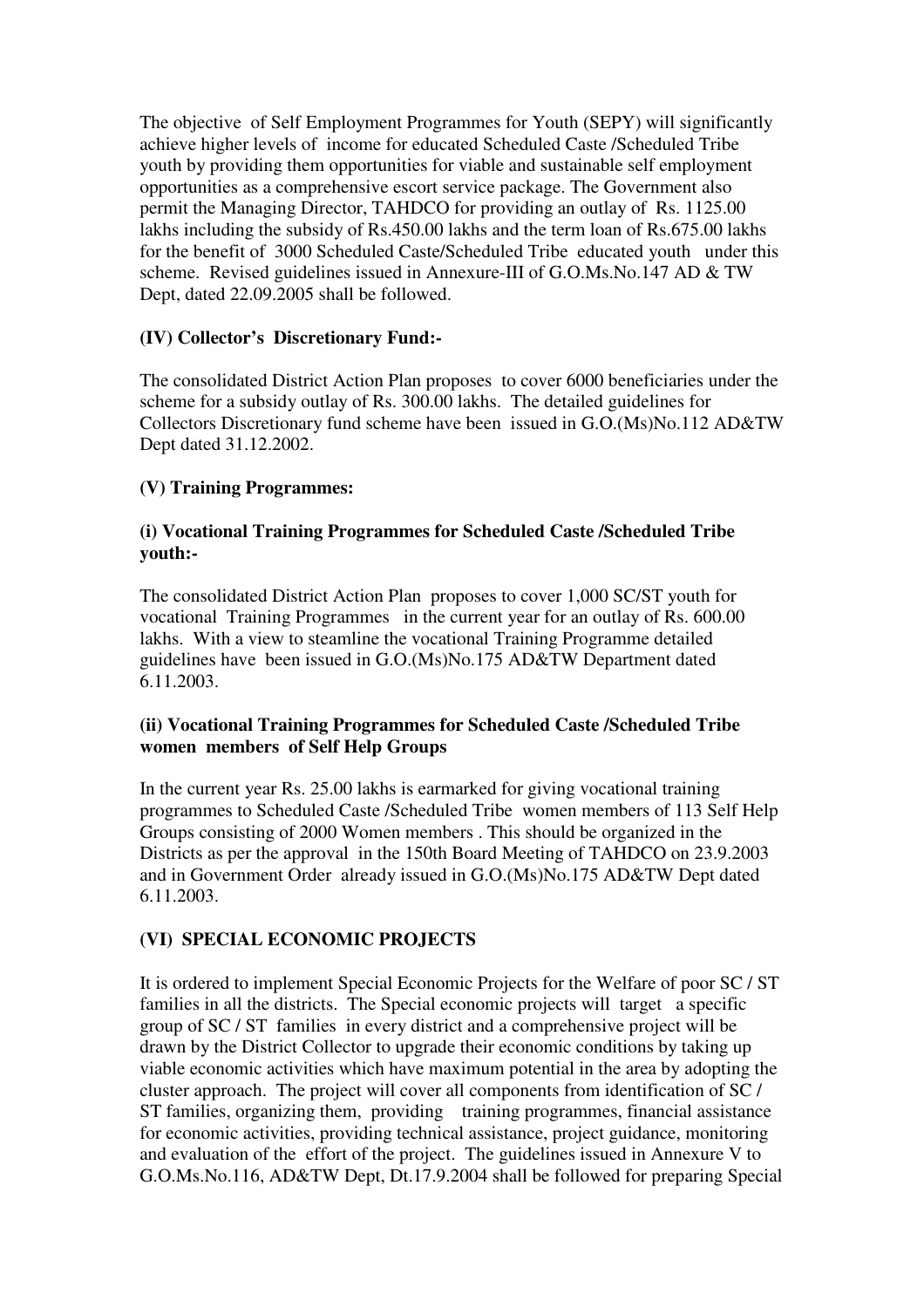Economic Projects by District Administration. In the current year, it is ordered to benefit 4000 SC / ST families at a total outlay of Rs. 1000.00 lakhs including the subsidy amount of Rs.400.00 lakhs and promoters contribution and Term loan of Rs.600 lakhs.

# **(vii) Special Training Programme organized at Head Office**

There shall be a special vocational training programme organized in the Head Office, TAHDCO covering 4800 youth beneficiaries at a cost of Rs. 656.00 lakhs during 2006-07 by calling proposals through newspaper advertisement. This includes Computer Training and Computer Software training to 2500 beneficiaries.

### **(viii) National Scheduled Caste Finance Development Corporation Scheme**

Under the NSFDC schemes, financial assistance is given to income generating projects generally below Rs.5.00 lakhs Project Cost. Apart from TAHDCO's subsidy of Rs.25,000/- or 30% of the project cost whichever is less for the remaining project cost, the term loan is sanctioned and obtained from NSFDC, New Delhi. During the current year in all the economic income generating projects being implemented as per District Action Plan for a total term loan portion of Rs.1203.45 lakhs, the option is being given to the beneficiaries to avail of term loan either from NSFDC or from commercial banks. Therefore, the notional allocation of Rs.1203.45 lakhs of NSFDC is covered in the term loan portion of financial assistance schemes for Income Generating Projects in the District Action Plan for beneficiaries and a total term loan and promoter's contribution of Rs.2509.06lakhs.

# **(ix) NSKFDC Scheme(National Safai Karamcharis Financial Development Corporation)**

NSKFDC Scheme is meant exclusively for scavengers and safai Karamcharis, under which two types of assistance are given for income generating projects.

(a) For individual Schemes: NSKFDC finances the term loan portion of income generating projects with project cost generally below Rs.1.00 lakh per individual. The pattern of assistance is as follows:-

Maximum unit cost-Rs.1.00 lakh Subsidy 30% subject to maximum of Rs.25,000 Term Loan-Remaining project cost.

(b) For Groups under NSLRS:- NSKFDC finances the term loan portion of the NSLRS .

Under the NSKFDC individual schemes, it is directed to give assistance to 600 beneficiaries involving a subsidy amount of Rs. 90.00 lakhs and NSKFDC term loan and promoter contribution of Rs. 210.00 lakhs (Together totaling to Rs. 300.00 lakhs) The Districtwise target allocation is given at Annexure-III). The NSKFDC group scheme is covered under the NSLRS scheme.

# **(X) NSLRS scheme(National Scheme for Liberation and Rehabilitation of Scavengers)**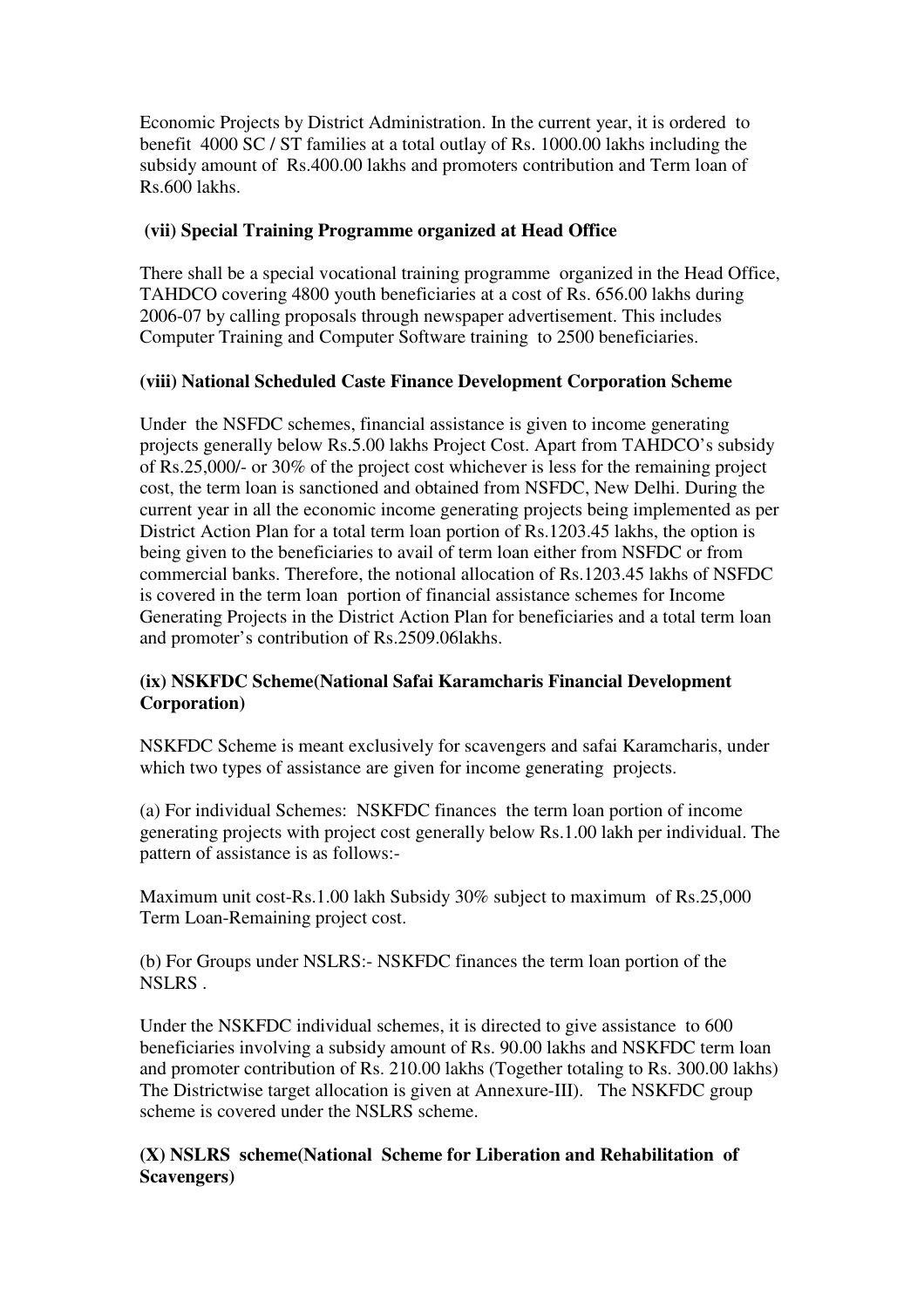Under the NSLRS Scheme, TAHDCO is implementing the new schemes for the economic development of Sanitary Workers and their dependents in lieu of Sanitary Mart Schemes. Accordingly this scheme is being implemented in the pattern of Self Help Group Schemes in Tamil Nadu since 2002-2003 and totally 1000 Self Help Groups are to be formed throughout the State. During 2005-2006 through Tamil Nadu Corporation for Development of Women Ltd., 1377 groups have been formed with 17897 members including 244 Self Help Groups in Chennai covering 2446 members. With 1000 Self Help Group's already formed with 10 members (minimum) in each, a minimum of 10,000 persons will be covered for financial assistance during 2006-07. The District allocation of the target and physical and financial allocation shall be worked out, as per NSLRS norms and is given in Annexure IV.

The training component shall be worked out as per the following cost norms (per head):-

|    |                                                                       | Rupees          |  |
|----|-----------------------------------------------------------------------|-----------------|--|
| 1) | Stipend - Rs. $500/-$ P.M. x 6 months                                 | $3000/-$<br>$=$ |  |
| 2) | Life Skill Training                                                   | $550/-$         |  |
| 3) | Training Fees for training institutions<br>$Rs.400/- P.M. x 6 months$ | 2400<br>$=$     |  |
| 4) | NGO support cost                                                      | 500<br>$=$      |  |
| 5) | Tool Kit allowance                                                    | 2000<br>$=$     |  |
|    | Total (per beneficiary)                                               | 8450            |  |

With a view to consolidate the SUBAMATHI Self Help Groups it is proposed to give revolving fund to the remaining 600 Self Help Groups at the rate of Rs.10,000 per group to facilitate their capacity building and to initiate the process of internal lending among group members. The revolving fund to Subamathi Self Help Group shall be disbursed as per the guidelines issued in G.O.Ms.No.136, Adidravidar and Tribal Department dated 19.8.2005.

For project financing, an amount of Rs.50,000/- per head is maximum permissible under NSLRS, according to which, for a Self Help Group consisting of 10 members upto Rs.5.00 lakhs can be the project cost. For groups consisting of more than 10 members, the maximum permissible project cost will go up at the rate of Rs. 50,000/ per head for every additional member.

The pattern of assistance permissible under NSLRS shall be as follows:-

For SHG consisting of 10 Per head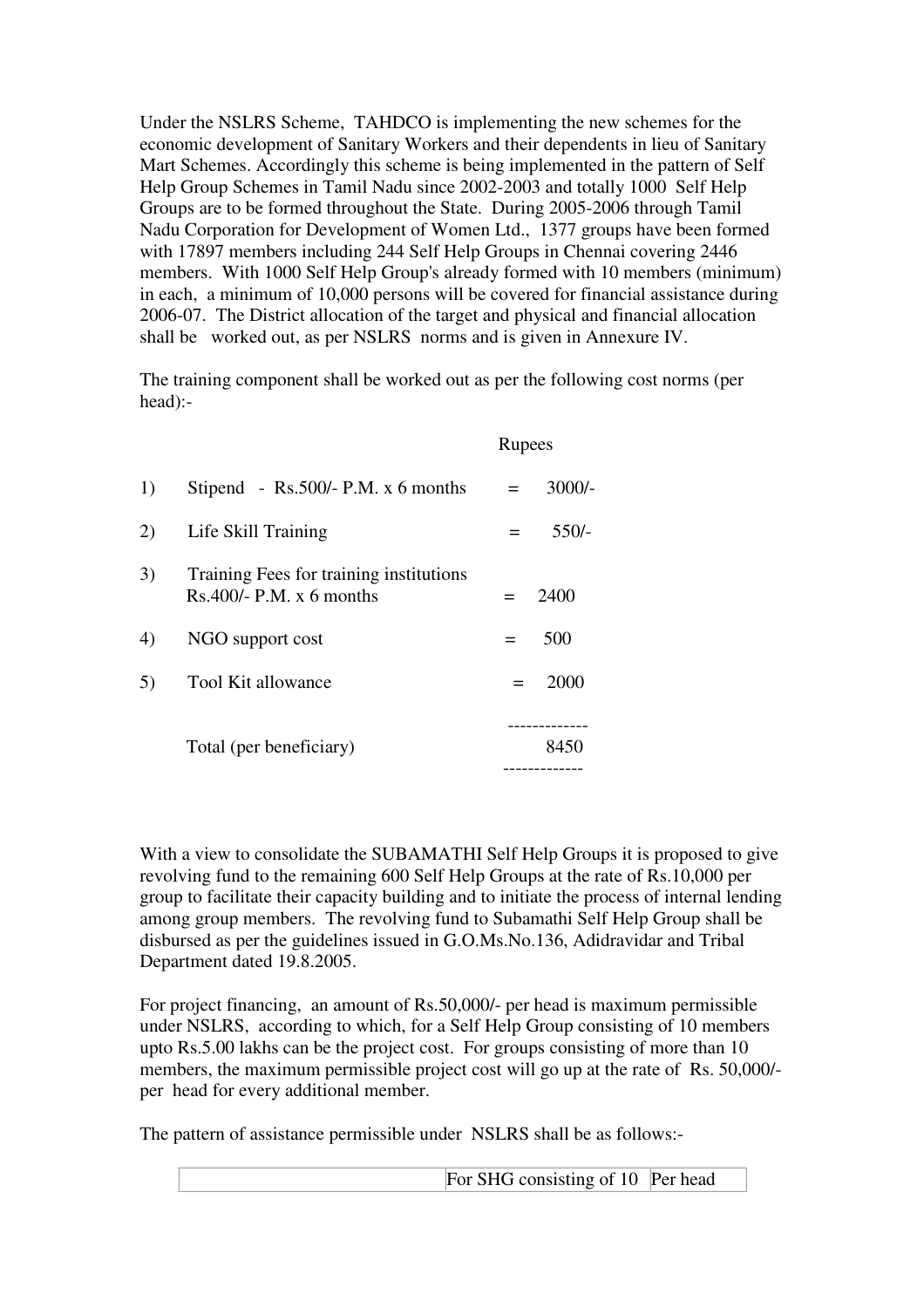|                                  | members     |          |
|----------------------------------|-------------|----------|
|                                  | (Rupees)    | (Rupees) |
| Subsidy                          | 1.00 lakh   | 10,000   |
| $(20\% \text{ of Project cost})$ |             |          |
| Margin Money                     | $0.75$ lakh | 7,500    |
| $(15\% \text{ of Project cost})$ |             |          |
| Term Loan                        | 3.25 lakhs  | 32,500   |
| Total                            | 5.00 lakhs  | 50,000   |

For additional members, more than 10 in a SUBAMATHI Self Help Group, the maximum permissible Project cost, subsidy, Margin Money and Term Loan for the Self Help Groups shall increase as per the amount eligible per head.

The total physical and financial allocation for all the Districts shall be prepared at a total subsidy component of Rs.1845.00 lakhs, margin money component of Rs. 750.00 lakhs and total term loan component of Rs.3250 00 lakhs from NSKFDC/Banks. The subsidy component shall be funded from the NSLRS fund (and not SCA) of the Ministry of Social Justice and Empowerment of Government of India. The above financial pattern shall also be implemented, wherever the Self Help Group members opt for individual loans.

4. The Managing Director, TAHDCO is directed to review the progress of the recovery in TAHDCO Scheme every month and send review report to Government in Finance Department and Adi Dravidar and Tribal Welfare Department.

5. Managing Director, TAHDCO is also directed to identify the beneficiaries and to implement the schemes effectively. The amount under the scheme may be disbursed when the bank permits the sanction of the loan to the beneficiaries.

6. The Government also permit the Managing Director, TAHDCO to reallocate the District Action Plan fund allocation target to the scheme and District wherever necessary as per the achievement and requirement within the overall allocation of Rs.6125.00 lakhs taking into account the Scheduled Caste population in the Districts.

7. The beneficiaries should be Adi Dravidars. No assistance should be given to those who are getting assistance under Integrated Rural Development Programme or any other such schemes.

8. Managing Director, TAHDCO is directed to send proposals for the utilisation of the 10% of Special Central Assistance for infrastructure facilities.

#### /BY ORDER OF THE GOVERNOR/

### **P.A.RAMIAH, SECRETARY TO GOVERNMENT.**